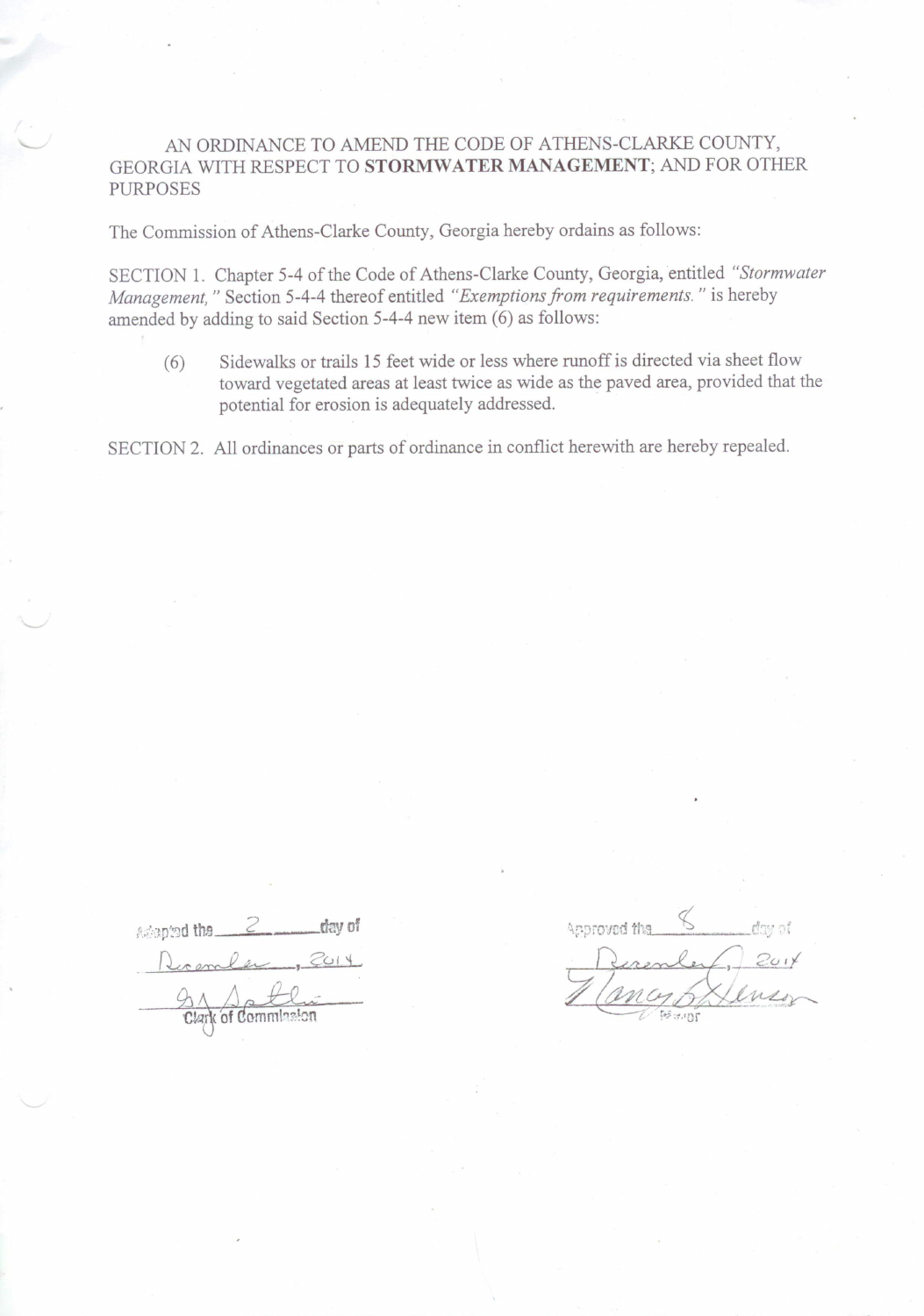# ARTICLE I. - STORMWATER MANAGEMENT

# FOOTNOTE(S):

--- (**6**) ---

**Editor's note—** An ordinance of October 3, 2006, § 1, amended the Code by dividing ch. 5-4 into two articles and adding the title for art. I. Additionally, the term "chapter" has been changed to "article" throughout art. I.

## Sec. 5-4-1. - Purpose and intent.

The purpose of this article is to protect, maintain and enhance the public health, safety, environment and general welfare by establishing minimum requirements and procedures to control the adverse effects of increased post-development stormwater runoff and nonpoint source pollution associated with new development and redevelopment. It has been determined that proper management of post-development stormwater runoff will minimize damage to public and private property and infrastructure, safeguard the public health, safety, environment and general welfare of the public, and protect water and aquatic resources. This article seeks to meet that purpose through the following objectives:

- (1) Establish decision-making processes surrounding land development activities that protect the integrity of the watershed and preserve the health of water resources;
- (2) Require that new development and redevelopment maintain the pre-development hydrologic response in their post-development state as nearly as practicable in order to reduce flooding, streambank erosion, nonpoint source pollution and increases in stream temperature, and to maintain the integrity of stream channels and aquatic habitats;
- (3) Establish minimum post-development stormwater management standards and design criteria for the regulation and control of stormwater runoff quantity and quality;
- (4) Establish design and application criteria for the construction and use of structural stormwater control facilities that can be used to meet the minimum post-development stormwater management standards;
- (5) Encourage the use of nonstructural stormwater management and stormwater better site design practices, such as the preservation of greenspace and other conservation areas, to the maximum extent practicable. Coordinate site design plans, with the county's greenspace program, parks and greenway network plan;
- (6) Establish provisions for the long-term responsibility for and maintenance of structural stormwater control facilities and nonstructural stormwater management practices to ensure that they continue to function as designed, are maintained, and pose no threat to public safety or to the integrity of downstream water resources; and
- (7) Establish administrative procedures for the submission, review, approval and disapproval of stormwater management plans, and for the inspection of approved active projects, and longterm follow up.

(Ord. of 6-1-2004, § 1)

## Sec. 5-4-2. - Definitions.

*Applicant* means any person, firm, or governmental agency who executes the necessary forms and procedures to procure official approval of a project or a permit to carry out construction of a project.

*Buffers* means the riparian buffers as defined in Athens-Clarke County Protected Environmental Areas Chapter 8-6 and state waters buffers defined in Chapter 8-3.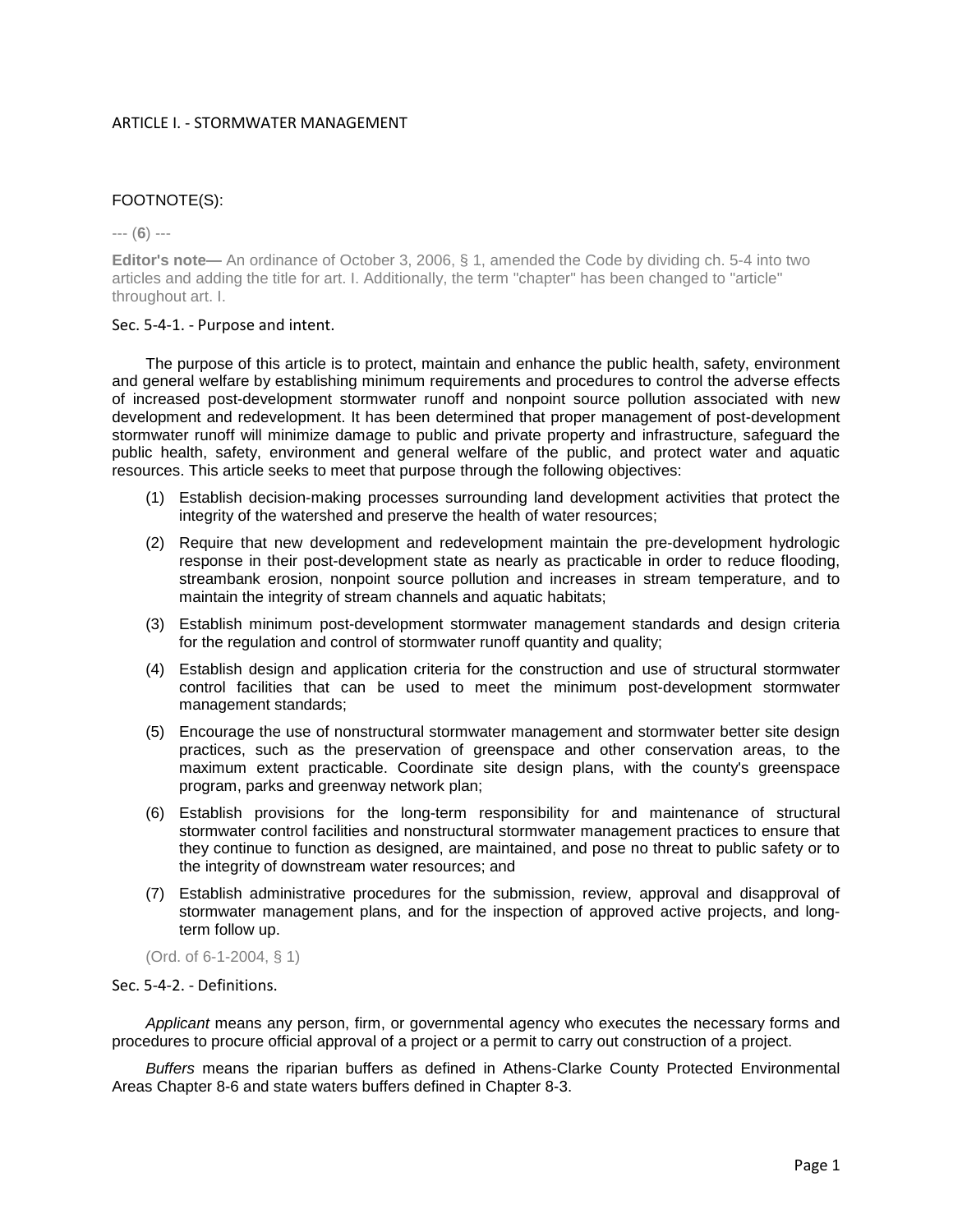*Channel* means a natural or artificial watercourse with a definite bed and banks that conducts continuously or periodically flowing water.

*Department* means the Department of Transportation and Public Works of Athens-Clarke County.

*Detention* means the temporary storage of stormwater runoff in a stormwater management facility for the purpose of controlling the peak discharge.

*Detention facility* means a detention basin or structure designed for the detention of stormwater runoff and gradual release of stored water at controlled rates.

*Developer* means a person who undertakes land development activities.

*Development* means a land development or land development project.

*Drainage easement* means an easement appurtenant or attached to a tract or parcel of land allowing the owner of adjacent tracts or other persons to discharge stormwater runoff onto the tract or parcel of land subject to the drainage easement.

*Erosion and sedimentation control plan* means a plan that is designed to minimize the accelerated erosion and sediment runoff at a site during land disturbance activities.

*Extended detention* means the detention of stormwater runoff for an extended period, typically 24 hours or greater.

*Extreme flood protection* means measures taken to prevent adverse impacts from large lowfrequency storm events with a return frequency of 100 years or more.

*Flooding* means a volume of surface water that is too great to be confined within the banks or walls of a conveyance or stream channel and that overflows onto adjacent lands.

*Flood plain* means any land area, such as lowland and relatively flat areas adjoining state water, susceptible to being inundated by water from any source including those areas identified by the Federal Emergency Management Agency (FEMA) on flood insurance rate maps and identified or defined through standard engineering analysis by other government agencies or a licensed professional engineer, but not yet incorporated into a FEMA flood insurance rate map.

*Greenspace* or *open space* means permanently protected or other conservation areas of the site that are preserved in a natural state.

*Hotspot* means an area where the use of the land has the potential to generate highly contaminated runoff as determined by the Department, with concentrations of pollutants in excess of those typically found in stormwater, such as fueling station, vehicle repair and maintenance facilities. A list of these land uses is provided in the Georgia Stormwater Management Manual.

*Hydrologic soil group (HSG)* means the U.S. Natural Resource Conservation Service (NRCS) classification system in which soils are categorized into four runoff potential groups. The groups range from group A soils, with high permeability and little runoff produced, to group D soils, which have low permeability rates and produce much more runoff. NRCS HSG information may be found in the Georgia Stormwater Management Manual Appendix B.

*Impervious cover* means a surface composed of any material that significantly impedes or prevents the natural infiltration of water into soil. Impervious surfaces include, but are not limited to, rooftops, buildings, streets and roads, and any concrete or asphalt surface.

*Industrial stormwater permit* means a national pollutant discharge elimination system (NPDES) permit issued to an industry or group of industries which regulates the pollutant levels associated with industrial stormwater discharges or specifies on-site pollution control strategies.

*Infiltration* means the process of percolating stormwater runoff into the subsoil.

*Land development* means any land change, including, but not limited to, clearing, digging, grubbing, stripping, removal of vegetation, dredging, grading, excavating, transporting and filling of land, building construction, paving, and any other installation of impervious cover.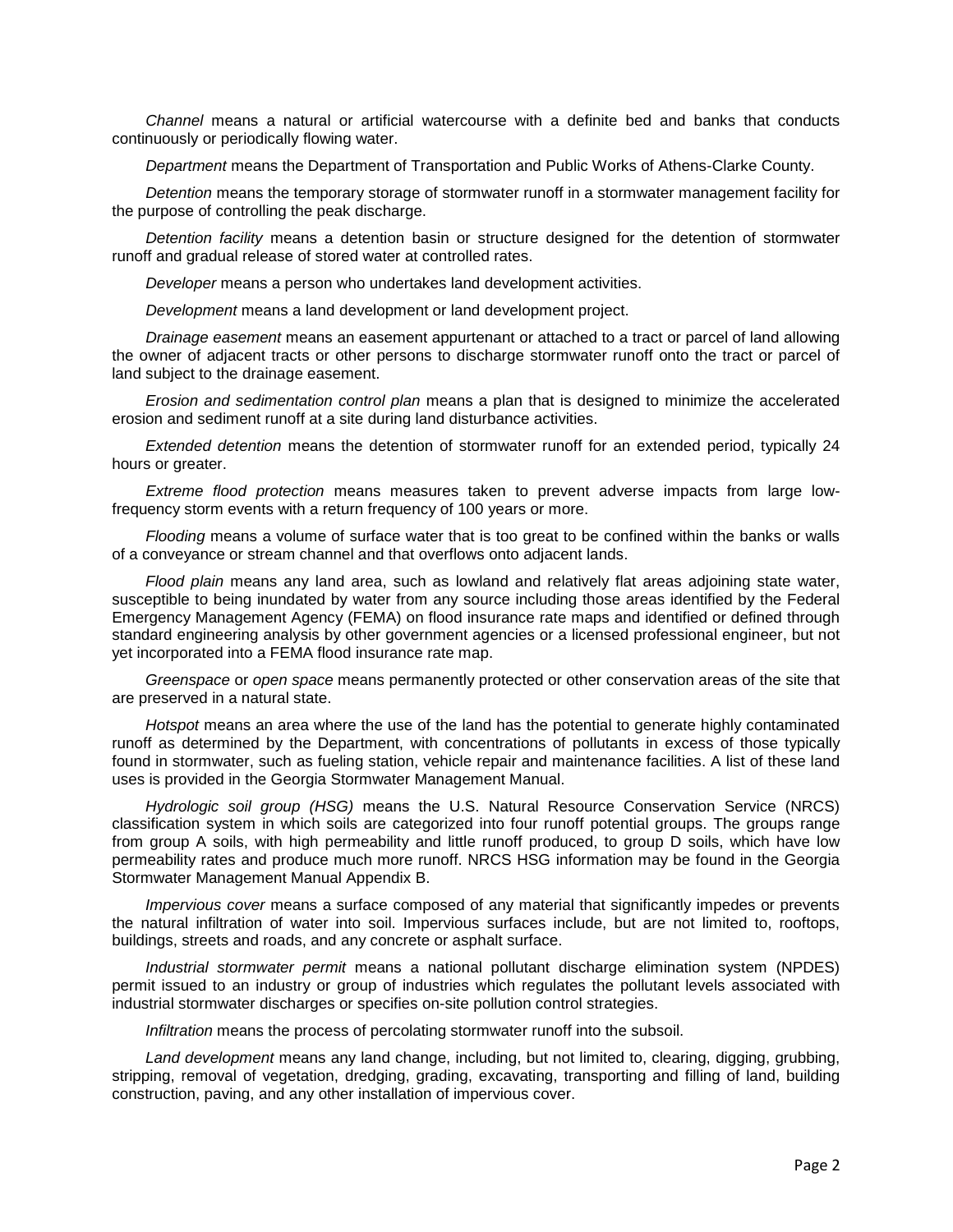*Land development activities* means those actions or activities which comprise, facilitate or result in land development.

*Land development project* means a discrete land development undertaking.

*Inspection and maintenance agreement* means a written agreement providing for the long-term inspection and maintenance of stormwater management facilities and practices on a site or with respect to a land development project, which when properly recorded in the deed records constitutes a restriction on the title to a site or other land involved in a land development project.

*New development* means a land development activity on a previously undeveloped site.

*Nonpoint source pollution* means a form of water pollution that does not originate from a discrete point such as a sewage treatment plant or industrial discharge, but involves the transport of pollutants such as sediment, fertilizers, pesticides, heavy metals, oil, grease, bacteria, organic materials and other contaminants from land to surface water and groundwater via mechanisms such as precipitation, stormwater runoff, and leaching. Nonpoint source pollution is a by-product of land use practices such as agricultural, silvicultural, mining, construction, subsurface disposal and urban runoff sources.

*Nonstructural stormwater management practice* or *nonstructural practice* means any natural or planted vegetation or other nonstructural component of the stormwater management plan that provides for or enhances stormwater quantity and/or quality control or other stormwater management benefits, and includes, but is not limited to, riparian buffers, open and greenspace areas, overland flow filtration areas, natural depressions, and vegetated channels.

*Off-site facility* means a stormwater management facility located outside the boundaries of the site.

*On-site facility* means a stormwater management facility located within the boundaries of the site.

*Overbank flood protection* means measures taken to prevent an increase in the frequency and magnitude of out-of-bank flooding (i.e. flow events that exceed the capacity of the channel and enter the floodplain), and that are intended to protect downstream properties from flooding for the two-year through 25-year frequency storm events.

*Owner* means the legal or beneficial owner of a site, including but not limited to, a mortgagee or vendee in possession, receiver, executor, trustee, lessee or other person, firm or corporation in operational control of the site.

*Permit* means the permit issued by the Department to the applicant which is required for undertaking any land development activity.

*Person* means, except to the extent exempted from this article or by state or federal law, any individual, partnership, firm, association, joint venture, public or private corporation, trust, estate, commission, board, public or private institution, utility, cooperative, city, county or other political subdivision of the state, any interstate body or any other legal entity.

*Post-development* refers to the time period, or the conditions that may reasonably be expected or anticipated to exist based on the proposed project, after completion of the land development activity on a site as the context may require.

*Pre-development* refers to the time period, or the conditions that exist, on a site prior to the commencement of a land development project and at the time that plans for the land development of a site are approved by the plan approving authority. Where phased development or plan approval occurs (preliminary grading, roads and utilities, etc.), the existing conditions at the time prior to the first item being approved or permitted shall establish pre-development conditions.

*Project* means a land development project.

*Redevelopment* means a land development project on a previously developed site, but excludes ordinary maintenance activities, remodeling of existing buildings, resurfacing of paved areas, and exterior changes or improvements which do not materially increase or concentrate stormwater runoff, or cause additional nonpoint source pollution.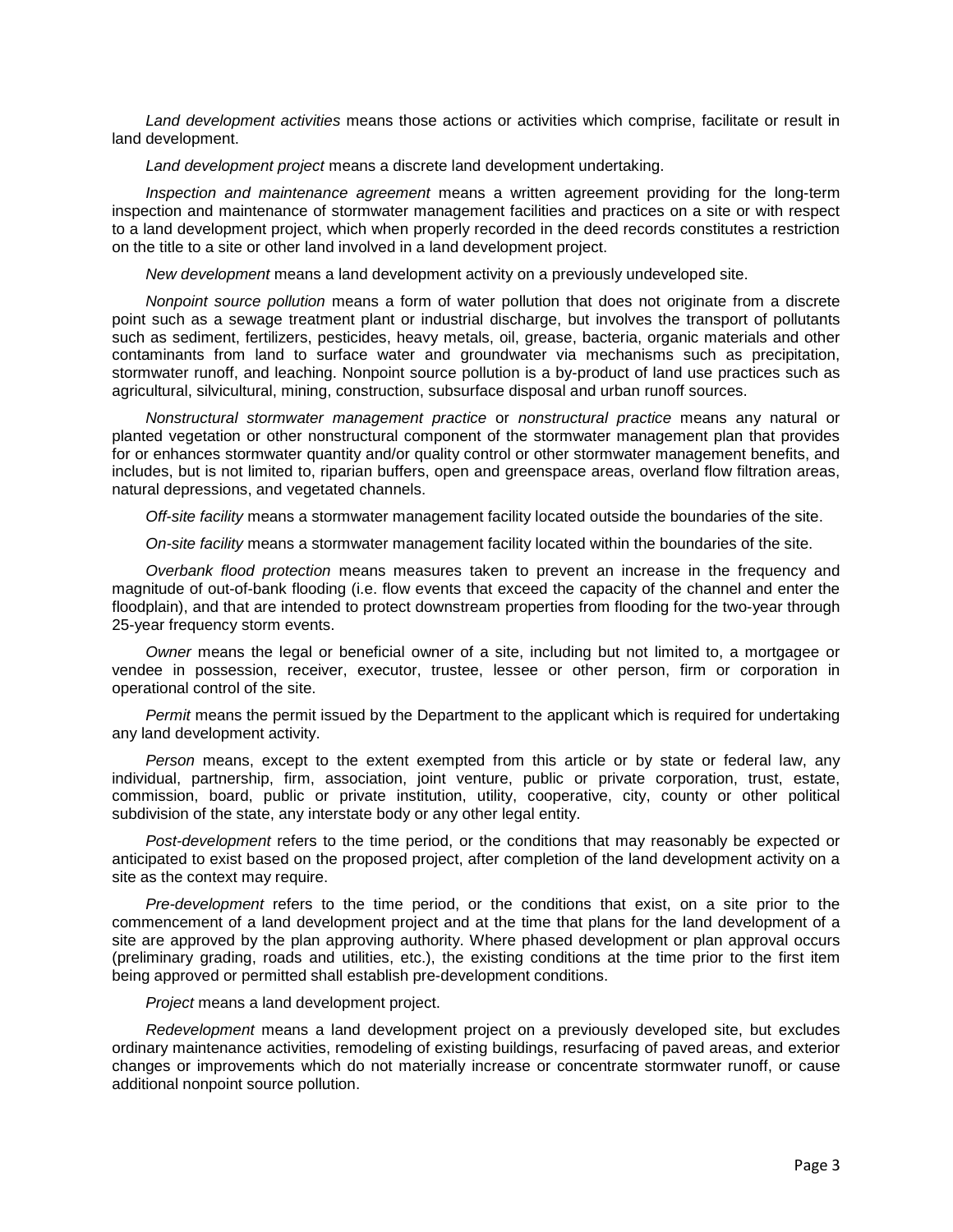*Regional stormwater management facility* or *regional facility* means stormwater management facilities designed to control stormwater runoff from multiple properties, where the owners or developers of the individual properties may assist in the financing of the facility, and the requirement for on-site controls is either eliminated or reduced.

*Runoff* means stormwater runoff.

*Site* means the parcel of land being developed, or the portion thereof on which the land development project is located.

*Stormwater better site design* means nonstructural site design approaches and techniques as listed in the most recent edition of the Georgia Stormwater Management Manual that can reduce a site's impact on the watershed and can provide for nonstructural stormwater management. Stormwater better site design includes conserving and protecting natural areas and greenspace, reducing impervious cover and using natural features for stormwater management.

*Stormwater management* means the collection, conveyance, storage, treatment and disposal of stormwater runoff in a manner intended to prevent increased flood damage, streambank channel erosion, habitat degradation and water quality degradation, and to enhance and promote the public health, safety and general welfare.

*Stormwater management facility* means any infrastructure that controls or conveys stormwater runoff.

*Stormwater management measure* means any stormwater management facility or nonstructural stormwater practice.

*Stormwater management plan* means a document describing how existing runoff characteristics will be affected by a land development project and containing measures for complying with the provisions of this article.

*Stormwater management manual* means the most recent edition of the Georgia Stormwater Management Manual, Volume II ( Technical Handbook), produced by the Atlanta Regional Commission (hereinafter in this article referred to as the "Georgia Stormwater Management Manual").

*Stormwater management system* means the entire set of structural and nonstructural stormwater management facilities and practices that are used to capture, convey and control the quantity and quality of the stormwater runoff from a site.

*Stormwater retrofit* or *retrofit* means a stormwater management practice designed for a currently developed site that previously had either no stormwater management practice in place or a practice inadequate to meet the stormwater management requirements of the site.

*Stormwater runoff* means the flow of surface water resulting from precipitation.

*Structural stormwater control* means a structural stormwater management facility or device that controls stormwater runoff and changes the characteristics of that runoff including, but not limited to, the quantity and quality, the period of release or the velocity of flow of such runoff.

(Ord. of 6-1-2004, § 1)

Sec. 5-4-3. - Applicability.

This article shall be applicable to all land development, including, but not limited to, site plan applications, subdivision applications, and land disturbance activity applications, unless exempt pursuant to section 5-4-4.

- (a) *New development and redevelopment sites.* These standards apply to any new development or redevelopment site that meets one or more of the following criteria:
	- (1) New development that involves the creation of 5,000 square feet or more of impervious cover, or that involves other land development activities of 5,000 square feet or greater;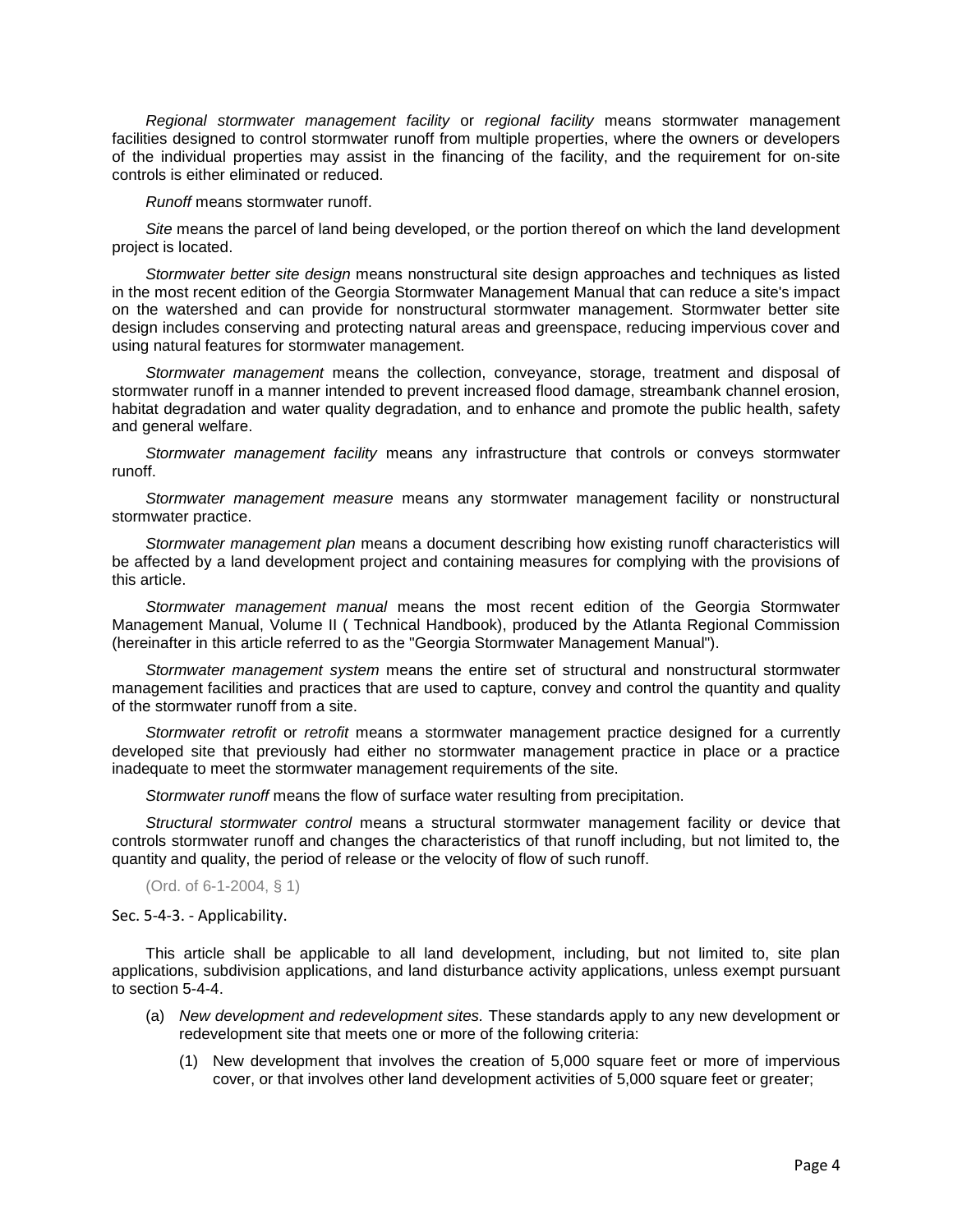- (2) Redevelopment that includes the creation or addition of 5,000 square feet or more of impervious cover, or that involves replacement of one acre or more of impervious cover or other land development activity of one acre or more, including projects less than one acre if they are part of a larger common plan of development or sale;
- (3) Any new development or redevelopment, regardless of size, that is determined by the transportation and public works director to be a hotspot land use; or
- (4) Any development or redevelopment project that is upstream of a known public flooding problem as identified by the Department of Transportation and Public Works in the Area-Wide Stormwater Master Plan, as amended from time to time, on file and available for public inspection at the Department of Transportation and Public Works.
- (b) *Guidelines for redevelopment sites.* For redevelopment projects the following guidelines shall apply unless the project is upstream of a known flooding problem as identified by the Department. Stormwater design plans for redevelopment projects shall be consistent with the *Georgia Stormwater Management Manual*, except that recharge volume, channel protection storage volume, and overbank flood protection volume requirements do not apply. Stormwater management practices shall be implemented to satisfy water quality criteria set forth in section 5-4-7(1) for at least 20 percent of the site's impervious area.
- (c) *Compatibility with other regulations.* This article is not intended to modify or repeal any other ordinance, rule, regulation or other provision of law. The requirements of this article are in addition to the requirements of any other ordinance, rule, regulation or other provision of law, and where any provision of this article imposes restrictions different from those imposed by any other ordinance, rule, regulation or other provision of law, whichever provision is more restrictive shall control.
- (d) *Stormwater design manual.* The Department will utilize the policy, criteria and information including technical specifications and standards in the *Georgia Stormwater Management Manual* and any relevant local requirements, for the proper implementation of the requirements of this article. This includes any addenda or updates to the *Georgia Stormwater Management Manual* or local design guidelines as approved by the Department.

(Ord. of 6-1-2004, § 1; Ord. of 12-3-2013, § 1)

Sec. 5-4-4. - Exemptions from requirements.

The following activities are exempt from this article:

- (1) Platted individual single-family or duplex residential lots that are not part of a subdivision or phased development project;
- (2) Additions or modifications to existing single-family or duplex residential structures provided that they do not result in the creation or addition of 5,000 square feet of impervious cover;
- (3) Agricultural or silvicultural land management activities within areas zoned for these activities;
- (4) Land disturbing activities conducted for the purpose of restoration of streams, streambanks, riparian zones, or other environmentally protected areas; and
- (5) Repairs to any stormwater management facility deemed necessary by the transportation and public works director.

(Ord. of 6-1-2004, § 1; Ord. of 12-3-2013, § 2)

Sec. 5-4-5. - Variance procedure.

The Athens-Clarke County Hearings Board shall sit in a quasi-judicial capacity to hear and decide all variance requests from the requirements of this article. A formal written application for a variance shall be filed with the public works director for submittal to the Athens-Clarke County Hearings Board.

(a) The following procedures shall apply to all applications: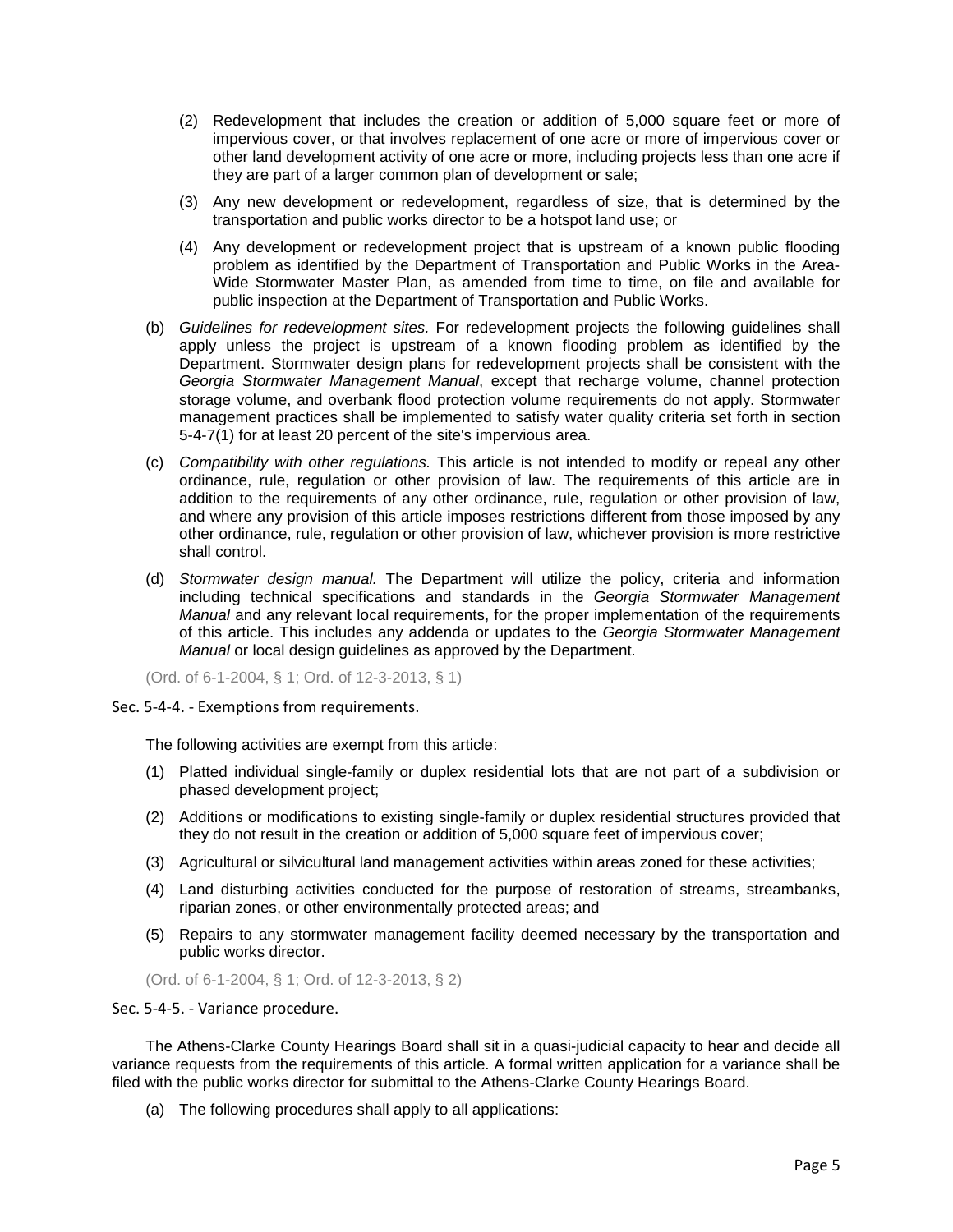- (1) The application for variance shall state the specific variances sought and the reasons for their granting.
- (2) It shall be the applicant's responsibility to provide sufficient justification for granting the variance.
- (3) The Public Works Department shall prepare an evaluation statement concerning each application for variance. The evaluation shall consider the circumstances and supporting documents supplied by the applicant and other generally available technical information pertaining to the variance request. The evaluation statement may include recommendations by the Department concerning the variance to the Hearings Board.
- (4) In passing upon such applications, the Athens-Clarke County Hearings Board shall consider all technical evaluation and relevant factors presented by the applicant and the government and the standards specified in other sections of this article.
- (5) After hearing and upon consideration of the application, evidence and applicable law, the Athens-Clarke County Hearings Board may attach such conditions to the granting of variances as it deems necessary to further the purpose of this article.
- (b) If a variance is granted, it shall be granted upon findings by the Hearings Board that the following standards have been met:
	- (1) That failure to grant the variance could result in exceptional hardship to the applicant; and
	- (2) That granting the variance will not result in increased stormwater pollution, increased flood heights, additional threats to public safety, extraordinary public expense, or create nuisances, cause fraud on or victimization of the public;
	- (3) That the necessity for a variance is not the result of conditions on the property which have been self-imposed by the applicant; and
	- (4) That the variance is the minimum necessary, considering the adverse impacts of stormwater runoff.

(Ord. of 6-1-2004, § 1)

## Sec. 5-4-6. - Permit procedures and requirements.

It shall be unlawful for any owner or developer to perform any land development activities without first meeting the requirements of this article and obtaining a stormwater permit prior to commencing the proposed activity.

- (a) *Permit application requirements.* Unless specifically exempted by this article, any owner or developer proposing a land development activity shall submit to the Department a stormwater permit application on a form provided by the Department for that purpose. Unless otherwise exempted by this article, a permit application shall be accompanied by the following items in order to be considered:
	- (1) Stormwater concept plan and consultation meeting certification in accordance with section 5-4-6(2);
	- (2) Stormwater management plan in accordance with section 5-4-6(3);
	- (3) Inspection and maintenance agreement in accordance with section 5-4-6(4), if applicable; and
	- (4) Permit application and plan review fees in accordance with section 5-4-6(5).
- (b) *Stormwater concept plan and consultation meeting.* Before any stormwater management permit application is submitted and prior to the preliminary plan review, as required under Title 9, the developer or the developer's representative shall meet with the Department to review the concept plan and to discuss the post-development stormwater management measures necessary for the proposed project, as well as to discuss and assess constraints, opportunities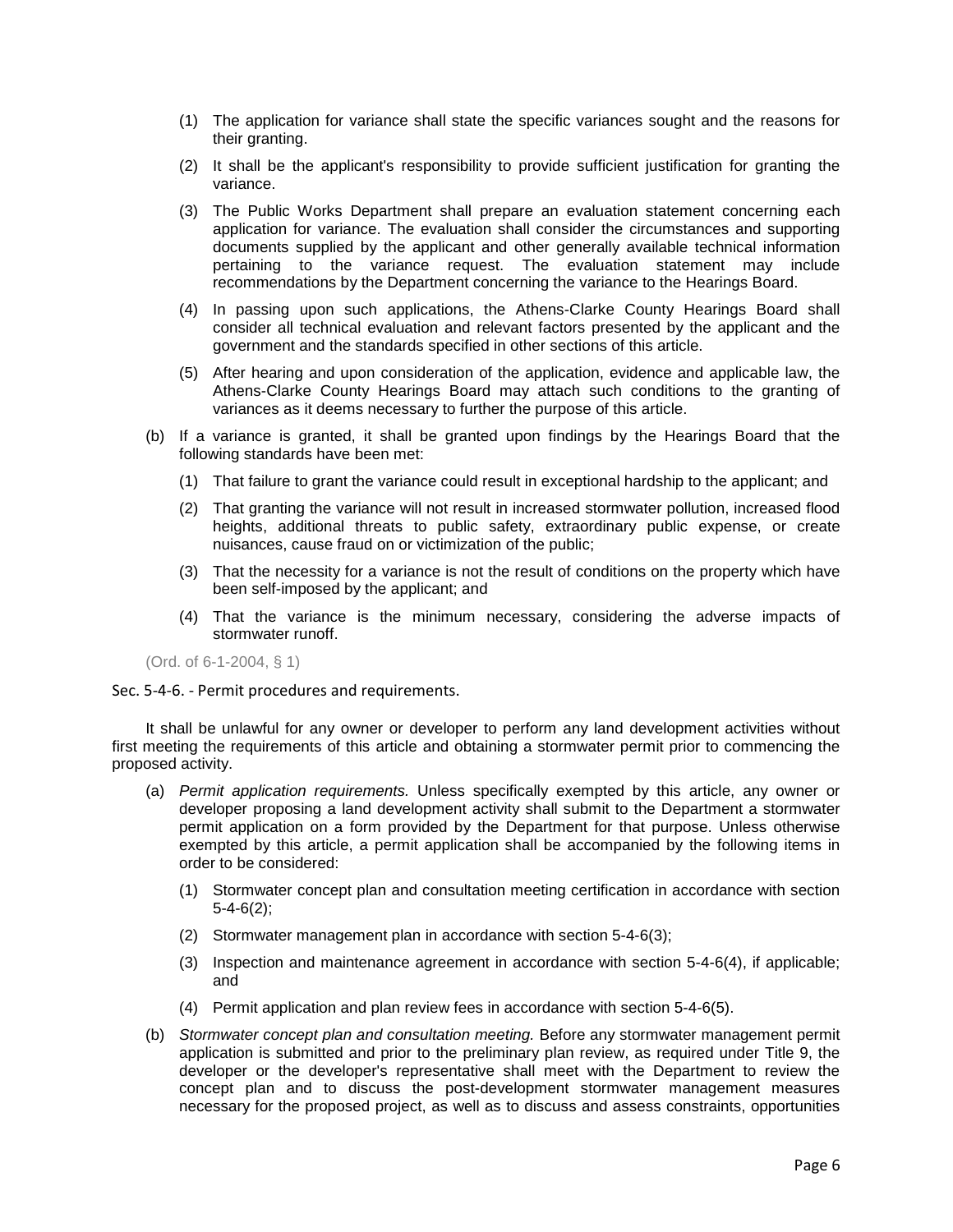and potential ideas for stormwater management designs before the formal site design engineering is commenced.

The following information shall be included in the concept plan which shall be submitted in advance of the meeting:

- (1) *Existing conditions/proposed site plans.* Existing conditions and proposed site layout sketch plans, which illustrate at a minimum: existing and proposed topography; perennial and intermittent streams; mapping of predominant soils from soil surveys (when available); boundaries of existing predominant vegetation and proposed limits of clearing and grading; and location of existing and proposed roads, buildings, parking areas and other impervious surfaces.
- (2) *Natural resources inventory.* A written and/or graphic inventory of the natural resources at the site and surrounding area of properties adjoining the site as it exists prior to the commencement of the project. This description should include a discussion of soil conditions, forest cover, topography, wetlands, and other native vegetative areas on the site, as well as the location and boundaries of other natural feature protection and conservation areas such as wetlands, lakes, ponds, floodplains, stream buffers and other setbacks (e.g., drinking water well setbacks, septic setbacks, etc.). Particular attention should be paid to environmentally sensitive features that provide particular opportunities or constraints for development.
- (3) *Stormwater management system concept plan.* A written or graphic concept plan of the proposed post-development stormwater management system including: preliminary selection and location of proposed structural stormwater controls; location of existing and proposed conveyance systems such as grass channels, swales, and storm drains; flow paths; location of floodplain/floodway limits; relationship of site to upstream and downstream properties and drainages; and preliminary location of proposed stream channel modifications within the site, such as bridge or culvert crossings.

If applicable, local watershed plans, the Athens-Clarke County greenspace program or greenway network plan, any park development, and any relevant resource protection plans will be consulted in the discussion of the concept plan.

(c) *Stormwater management plan requirements.* The stormwater management plan shall detail how post-development stormwater runoff will be controlled or managed and how the proposed project will meet the requirements of this article, including the performance criteria set forth in Section 5-4-7

This plan shall be in accordance with the criteria established in this section and must be submitted with the stamp and signature of a professional engineer (PE) or landscape architect licensed in the state of Georgia, who must verify that the design of all stormwater management facilities and practices meet the submittal requirements outlined in the submittal checklist(s) found in the *Georgia Stormwater Management Manual*.

The stormwater management plan must ensure that the requirements and criteria in this article are being complied with and that opportunities are being taken to minimize adverse postdevelopment stormwater runoff impacts from the development. The plan shall consist of maps, narrative, and supporting design calculations (hydrologic and hydraulic) for the proposed stormwater management system. The plan shall include all of the information required in the Stormwater Management Site Plan checklist found in the *Georgia Stormwater Management Manual*. This includes:

- (1) Common address and legal description of site.
- (2) Vicinity map.
- (3) Existing conditions hydrologic analysis. The existing condition hydrologic analysis for stormwater runoff rates, volumes, and velocities, which shall include: a topographic map of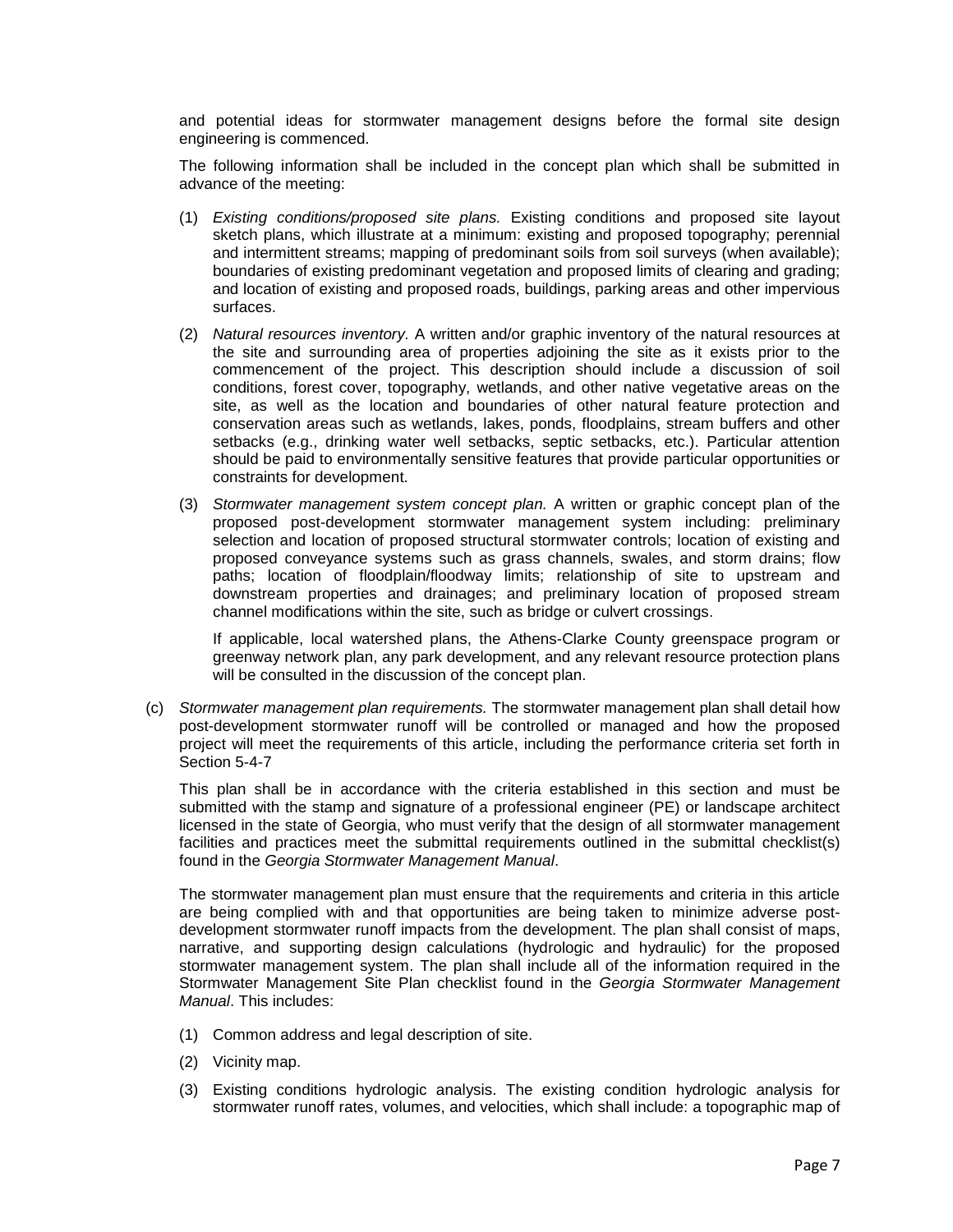existing site conditions with the drainage area boundaries indicated; acreage, soil types and land cover of areas for each sub-drainage areas affected by the project; all perennial and intermittent streams and other surface water features as noted through field investigation; all existing stormwater conveyances and structural control facilities that impact design and/or construction of proposed development; direction of flow and inputs to and exits from the site; analysis of runoff provided by off-site areas upstream of the project site; and methodologies, assumptions, site parameters and supporting design calculations used in analyzing the existing conditions site hydrology. For redevelopment sites, predevelopment conditions shall be modeled using the established guidelines determined by the Department for the portion of the site undergoing land development activities.

- (4) Post-development hydrologic analysis. The post-development hydrologic analysis for stormwater runoff rates, volumes, and velocities, which shall include: a topographic map of developed site conditions with the post-development drainage area boundaries indicated; total area of post-development impervious surfaces and other land cover areas for each sub-drainage area affected by the project; calculations for determining the runoff volumes that need to be addressed for each sub drainage area for the development project to meet the post-development stormwater management performance criteria in section 5-4-7; location and boundaries of proposed natural feature protection and conservation areas; documentation and calculations for any applicable site design credits that are being utilized; methodologies, assumptions, site parameters and supporting design calculations used in analyzing the existing conditions site hydrology.
- (5) Stormwater management system. The description, scaled drawings and design calculations for the proposed post-development stormwater management system, which shall include: A map and/or drawing or sketch of the stormwater management facilities, including the location of nonstructural site design features and the placement of existing and proposed structural stormwater controls, including design water surface elevations, storage volumes available from zero to maximum head, location of inlet and outlets, location of bypass and discharge systems, and all orifice/restrictor sizes; a narrative describing how the selected structural stormwater controls will be appropriate and effective; cross-section and profile drawings and design details for each of the structural stormwater controls in the system, including supporting calculations to show that the facility is designed according to the applicable design criteria; a hydrologic and hydraulic analysis of the stormwater management system for all applicable design storms (including stagestorage or outlet rating curves, and inflow and outflow hydrographs); documentation and supporting calculations to show that the stormwater management system adequately meets the post-development stormwater management performance criteria in section 5-4- 7; drawings, design calculations, elevations and hydraulic grade lines for all existing and proposed stormwater conveyance elements including stormwater drains, pipes, culverts, catch basins, channels, swales and areas of overland flow; and where applicable, a narrative describing how the stormwater management system corresponds with any watershed protection plans and/or local greenspace program, greenway network plan, and park development.
- (6) Post-development downstream flow analysis. A downstream flow analysis will be prepared by the applicant to provide an overview of potential impacts from post development run-off from the site. At a minimum the downstream flow analysis will include:
	- a. A map of each and every point or area along the project site's boundaries at which runoff will exit the property.
	- b. The analysis shall focus on the portion of the drainage channel or watercourse immediately downstream from the project. This area shall extend downstream from the project to a point in the drainage area where the project area is ten percent of the total downstream drainage area.
	- c. Delineation of all downstream structures and property adjacent or within the flow path of the downstream flow analysis.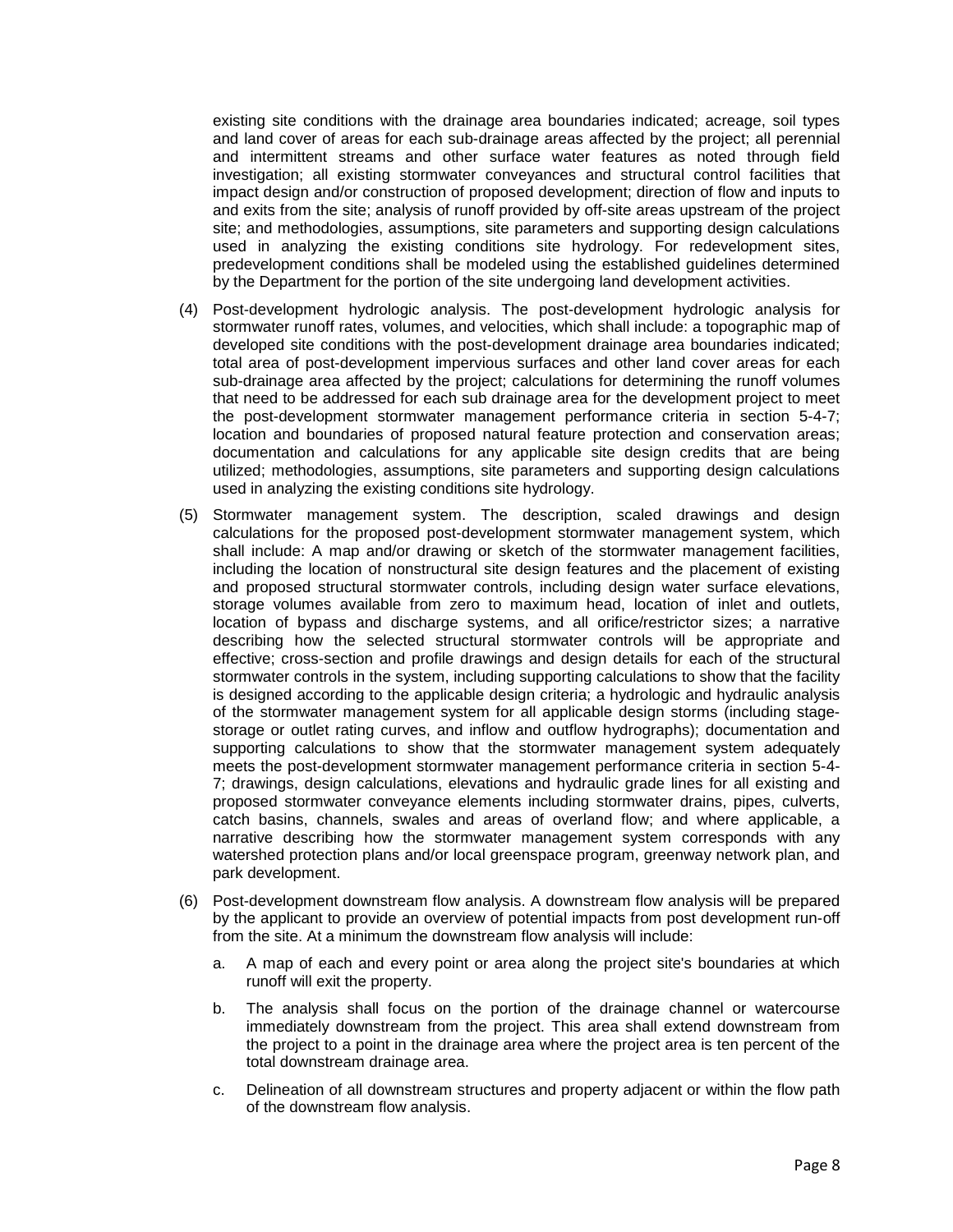- d. Identification of known flooding problems from Athens-Clarke County Stormwater Master Plan or other sources.
- e. If determined through this preliminary review of the items above that the potential exists for downstream flooding resulting from post development conditions, the Director of the Department can require the applicant to conduct and submit a downstream hydrologic assessment in accordance with the criteria listed in the *Georgia Stormwater Management Manual* criteria for post development downstream analysis.
- (7) Reserved.
- (8) Landscaping and open space plan. A detailed landscaping and vegetation plan describing the woody and herbaceous vegetation that will be used within and adjacent to stormwater management facilities and practices. The landscaping plan must also include: the arrangement of planted areas, natural and greenspace areas and other landscaped features on the site plan; information necessary to construct the landscaping elements shown on the plan drawings; descriptions and standards for the methods, materials and vegetation that are to be used in the construction; density of plantings; descriptions of the stabilization and management techniques used to establish vegetation; and a description of who will be responsible for ongoing maintenance of vegetation for the stormwater management facility and what practices will be employed to ensure that adequate vegetative cover is preserved.
- (9) Operations and maintenance plan. Detailed description of ongoing operations and maintenance procedures for stormwater management facilities and practices to ensure their continued function as designed and constructed or preserved. These plans will identify the parts or components of a stormwater management facility or practice that need to be regularly or periodically inspected and maintained, and the equipment and skills or training necessary. The plan shall include an inspection and maintenance schedule, maintenance tasks, responsible parties for maintenance, funding, access and safety issues. Provisions for the periodic review and evaluation of the effectiveness of the maintenance program and the need for revisions or additional maintenance procedures shall be included in the plan.
- (10) Maintenance access easements. The applicant must ensure access from public right-ofway to stormwater management facilities and practices requiring regular maintenance at the site for the purpose of inspection and repair by securing all the maintenance access easements needed on a permanent basis. Such access shall be sufficient for all necessary equipment for maintenance activities. Upon final inspection and approval, a plat or document indicating that such easements exist shall be recorded and shall remain in effect even with the transfer of title of the property.
- (11) Inspection and maintenance agreements. Unless an on-site stormwater management facility or practice is dedicated to and accepted by the Unified Government of Athens-Clarke County as provided in section 5-4-6(d), the applicant must execute an easement and an inspection and maintenance agreement binding on all subsequent owners of land served by an on-site stormwater management facility or practice in accordance section 5- 4-6(d).
- (12) Evidence of acquisition of applicable local and non-local permits. The applicant shall certify and provide documentation to the Department that all other applicable environmental permits have been acquired for the site prior to approval of the stormwater management plan.
- (d) *Stormwater management inspection and maintenance agreements.* Prior to the issuance of any permit for a land development activity requiring a stormwater management facility or practice hereunder and for which the Department requires ongoing maintenance, the applicant or owner of the site must, unless an on-site stormwater management facility or practice is dedicated to and accepted by the Unified Government of Athens-Clarke County, execute an inspection and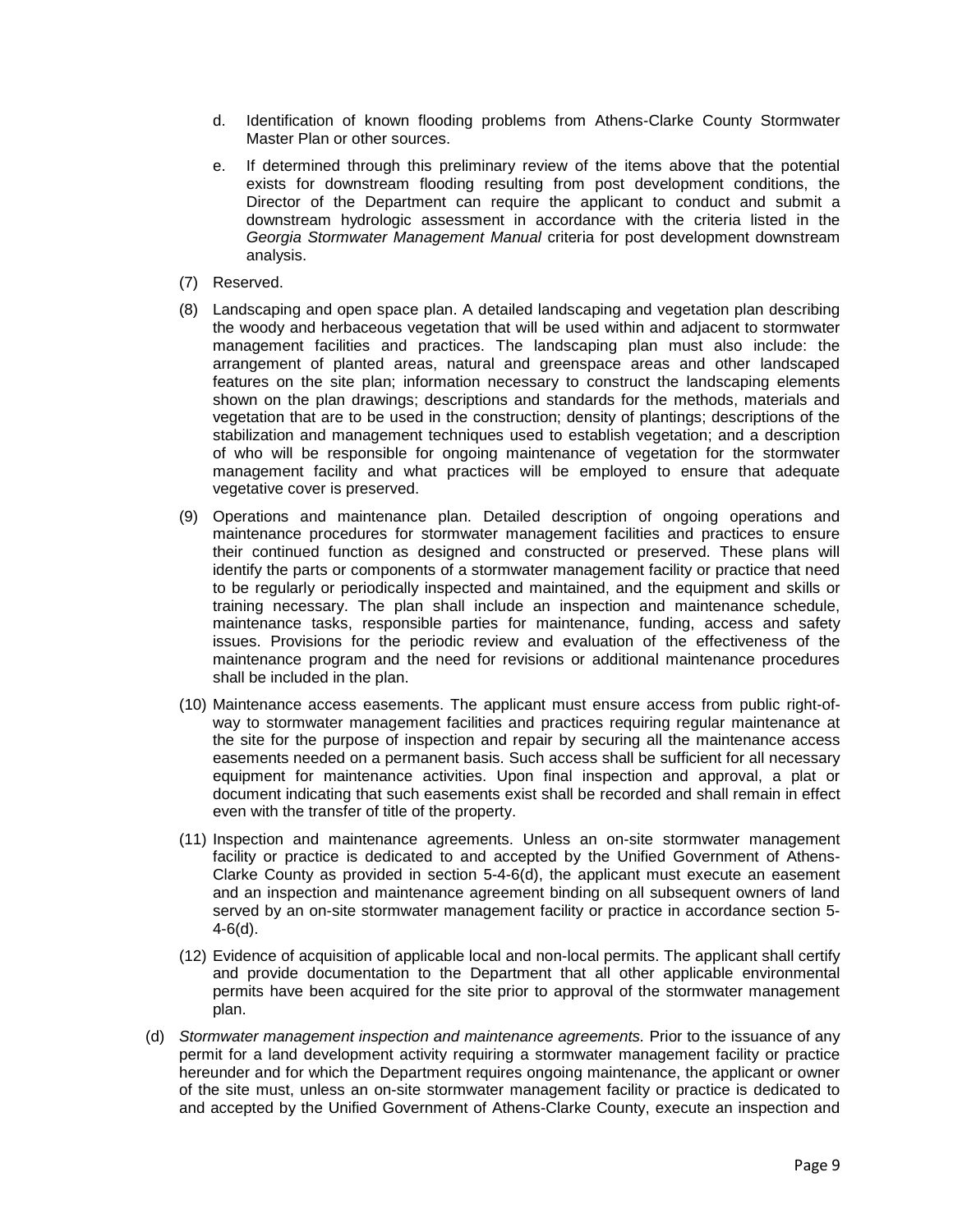maintenance agreement, if applicable, that shall be binding on all subsequent owners of the site.

The inspection and maintenance agreement, if applicable, must be approved by the Department prior to plan approval, and recorded in the deed records upon final plat approval.

The inspection and maintenance agreement shall identify by name or official title the person(s) responsible for carrying out the inspection and maintenance. Responsibility for the operation and maintenance of the stormwater management facility or practice, unless assumed by a governmental agency, shall remain with the property owner and shall pass to any successor owner. If portions of the land are sold or otherwise transferred, legally binding arrangements shall be made to pass the inspection and maintenance responsibility to the appropriate successors in title. These arrangements shall desig nate, for each portion of the site, the person to be permanently responsible for its inspection and maintenance.

As part of the inspection and maintenance agreement, a schedule shall be developed for when and how often routine inspection and maintenance will occur to ensure proper function of the stormwater management facility or practice. The agreement shall also include plans for annual inspections to ensure proper performance of the facility between scheduled maintenance and shall also include remedies for the default thereof. Copies of routine inspection summaries will be submitted in accordance with approved maintenance plan.

In addition to enforcing the terms of the inspection and maintenance agreement, the Department may also enforce all of the provisions for ongoing inspection and maintenance in section 5-4-9 of this article.

The Mayor and Commission of Athens-Clarke County, in lieu of an inspection and maintenance agreement, may consider dedication to the Unified Government of Athens-Clarke County of any existing or future stormwater management facility for maintenance, upon recommendation by the Director of the Department, provided such facility meets all the requirements of this article and includes adequate and perpetual access and sufficient area, by easement or otherwise, for inspection and regular maintenance.

- (e) Application review fees. The fee for review and inspection of any stormwater management application shall be based on the fee schedule in Section 7-1-560. The fee shall be paid by the applicant prior to the issuance of the stormwater management permit for the development.
- (f) *Modifications for off-site facilities.* The stormwater management plan for each land development project shall provide for stormwater management measures located on the site of the project, unless provisions are made to manage stormwater by an off-site or regional facility. The off-site or regional facility must be located on property legally dedicated for the purpose, must be designed and adequately sized to provide a level of stormwater quantity and quality control that is equal to or greater than that which would be afforded by on-site practices and there must be a legally-obligated entity responsible for long-term operation and maintenance of the off-site or regional stormwater facility. In addition, on-site measures shall be implemented, where necessary, to protect upstream and downstream properties and drainage channels from the site to the off-site facility.

A stormwater management plan must be submitted to the Department, which shows the adequacy of the off-site or regional facility.

To be eligible for a modification, the applicant must demonstrate to the satisfaction of the Department that the use of an off-site or regional facility will not result in the following impacts to upstream or downstream areas:

- (1) Increased threat of flood damage to public health, life, and property;
- (2) Deterioration of existing culverts, bridges, dams, and other structures;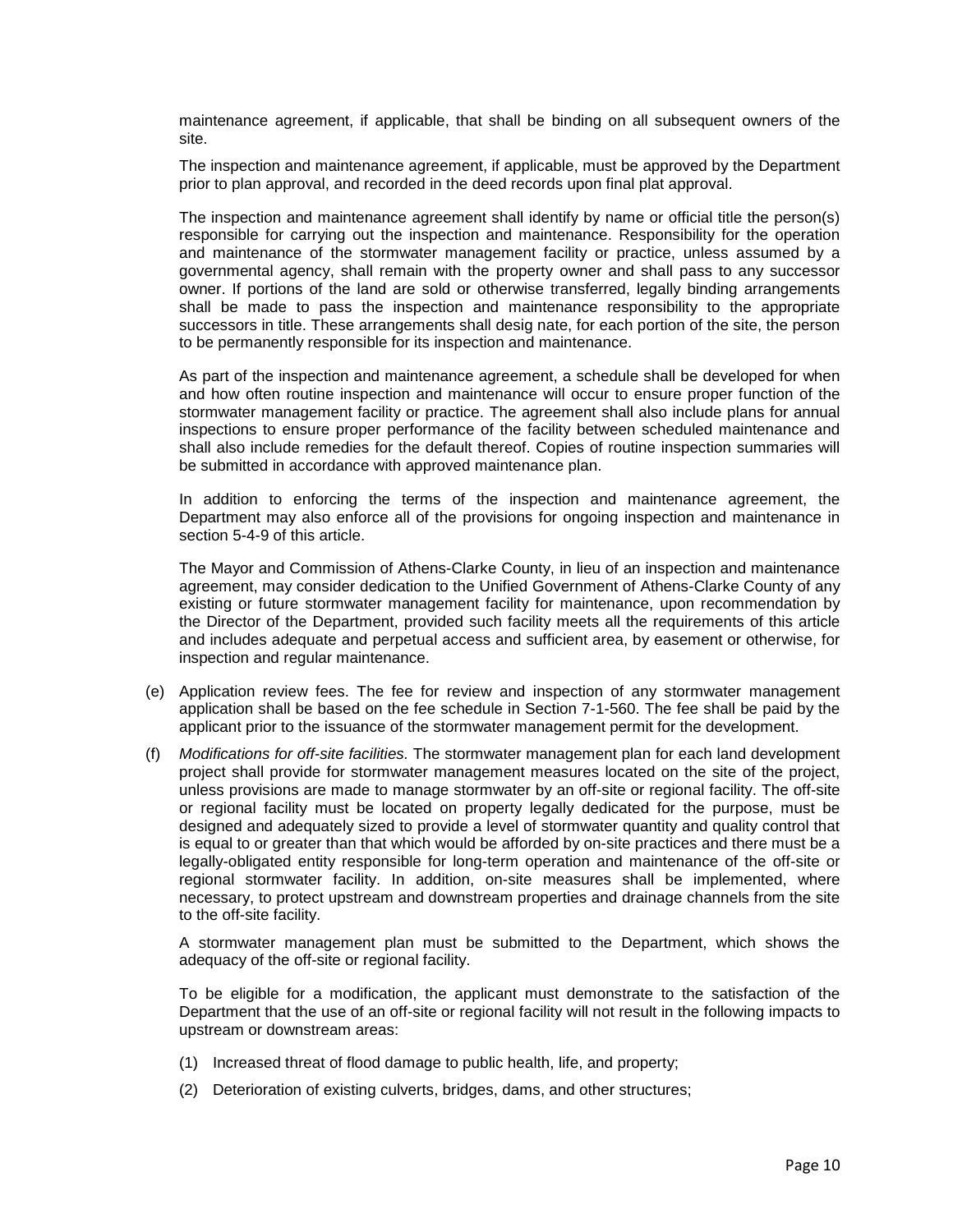- (3) Accelerated streambank or streambed erosion or siltation;
- (4) Degradation of in-stream biological functions or habitat; or
- (5) Water quality impairment in violation of state water quality standards, and/or violation of any state or federal regulations.

(Ord. of 6-1-2004, § 1; Ord. of 11-3-2009, § 1)

## Sec. 5-4-7. - Post-development stormwater management performance criteria.

The following performance criteria shall be applicable to all stormwater management plans, unless otherwise provided for in this article:

- (1) *Water quality.* All stormwater runoff generated from a site shall be adequately treated before discharge. Adequately treated is designed to remove 80 percent of the average annual postdevelopment total suspended solids (TSS) load. It will be presumed that a stormwater management system complies with this requirement if:
	- a. It is sized to treat the prescribed water quality treatment volume from the site, as defined in the *Georgia Stormwater Management Manual*;
	- b. Appropriate structural stormwater controls or nonstructural practices are selected, designed, constructed or preserved, and maintained according to the specific criteria in the *Georgia Stormwater Management Manual*; and
	- c. Runoff from hotspot land uses and activities identified by the Department are adequately treated and addressed through the use of appropriate structural stormwater controls, nonstructural practices and pollution prevention practices.
- (2) *Groundwater recharge.* Annual groundwater recharge rates shall be maintained by promoting infiltration through the use of structural and non-structural methods. The following standards apply only to those projects that disturb one acre or more of land:
	- a. At a minimum, the annual recharge from post development site conditions shall mimic the annual recharge from pre-development site conditions.
	- b. The criteria for maintaining recharge is based on the average annual recharge rate of the hydrologic soil group(s) (HSG) present at a site as determined from USDA, NRCS soil surveys and from detailed site investigations.
	- c. The recharge volume criterion does not apply to any portion of a site designated as a stormwater hotspot nor any project considered as redevelopment.
	- d. In addition, the appropriate local review authority may alter or eliminate the recharge volume requirement if the site is situated on unsuitable soils. The applicant must provide a professional geo-technical investigation demonstrating the site has unsuitable nonpermeable soils.
- (3) *Stream channel protection.* Protection of stream channels from bank and bed erosion and degradation shall be provided by using all of the following three approaches:
	- a. Preservation, restoration and/or reforestation with native vegetation of the applicable stream buffer;
	- b. 24-hour extended detention storage of the one-year, 24-hour return frequency storm event; and
	- c. Post development erosion prevention measures such as energy dissipation and velocity control. These measures shall take into consideration location and size of outlet control structure.
- (4) *Overbank flood protection.* Downstream overbank flood protection and property protection shall be provided by controlling the post-development peak discharge rate to the pre-development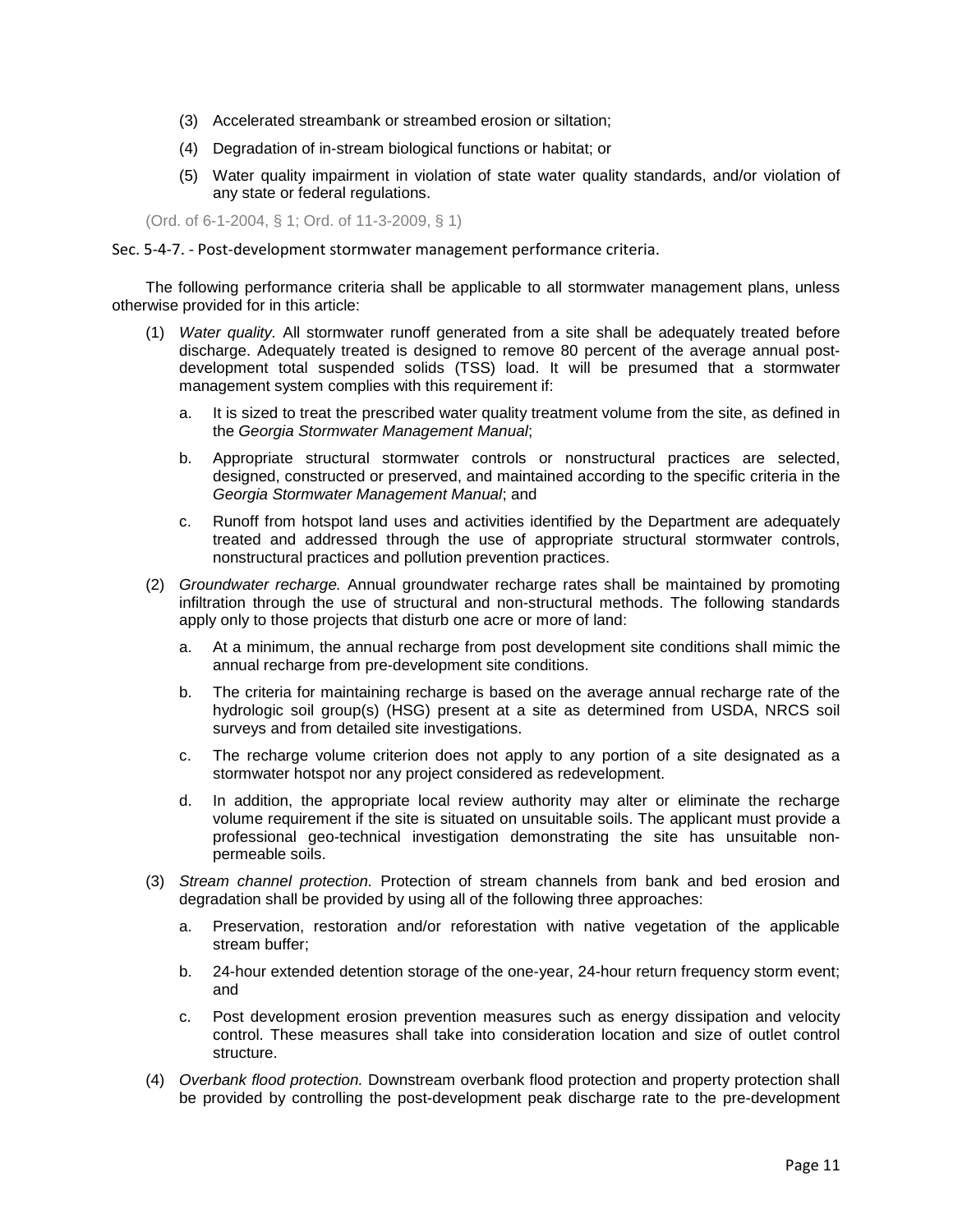rate for the 25-year, 24-hour return frequency storm event. If control of the one-year, 24-hour storm under section 5-4-7(3) is exempted, then peak discharge rate attenuation of the two-year through the 25-year return frequency storm event must be provided.

- (5) *Extreme flooding protection.* Extreme flood and public safety protection shall be provided by controlling and safely conveying the 100-year, 24-hour return frequency storm event such that flooding is not exacerbated.
- (6) *Structural stormwater controls.* All structural stormwater management facilities shall be selected and designed using the appropriate criteria from the *Georgia Stormwater Management Manual* and any local addenda. All structural stormwater controls must be designed appropriately to meet their intended function. For other structural stormwater controls not included in the *Georgia Stormwater Management Manual*, or for which pollutant removal rates have not been provided, the effectiveness and pollutant removal of the structural control must be documented through prior studies, literature reviews, or other means and receive approval from the Department before being included in the design of a stormwater management system.

Applicants shall consult the *Georgia Stormwater Management Manual* for guidance on the factors that determine site design feasibility when selecting and locating a structural stormwater control.

- (7) *Stormwater credits for nonstructural measures.* The use of one or more site design measures by the applicant may allow for a reduction in the water quality treatment volume required under section 5-4-7(1). The applicant may, if approved by the Department, take credit for the use of stormwater better site design practices and reduce the water quality volume requirement. Credits shall be made available pursuant to the provisions governing credits in the *Georgia Stormwater Management Manual*.
- (8) *Drainage system guidelines.* Stormwater conveyance facilities, which may include but are not limited to culverts, stormwater drainage pipes, catch basins, drop inlets, junction boxes, headwalls, gutter, swales, channels, ditches, and energy dissipaters shall be provided when necessary for the protection of public right-of-way, public properties, and private properties adjoining project sites and/or public right-of-ways. Stormwater conveyance facilities that are designed to carry runoff from more than one parcel, existing or proposed, shall meet the following requirements:
	- a. Methods to calculate stormwater flows shall be in accordance with the stormwater design manual;
	- b. All culverts, pipe systems and open channel flow systems shall be sized in accordance with the stormwater management plan using the methods included in the stormwater design manual; and
	- c. Design and construction of stormwater conveyance facilities shall be in accordance with the criteria and specifications found in the stormwater design manual.
- (9) *Dam design guidelines.* Any land disturbing activity that involves a site which proposes a dam shall comply with the provisions of O.C.G.A. § 12-5-370 et seq. (the "Georgia Safe Dams Act") and the rules for dam safety promulgated thereunder, as applicable.

(Ord. of 6-1-2004, § 1)

Sec. 5-4-8. - Construction inspections of post-development stormwater management system.

(a) *Inspections to ensure plan compliance during construction.* Periodic inspections of the stormwater management system construction shall be conducted by the staff of the Department or conducted and certified by a professional engineer who has been approved by the Department. Construction inspections shall utilize the approved stormwater management plan for establishing compliance.

All inspections shall be documented with written reports that contain the following information:

(1) The date and location of the inspection;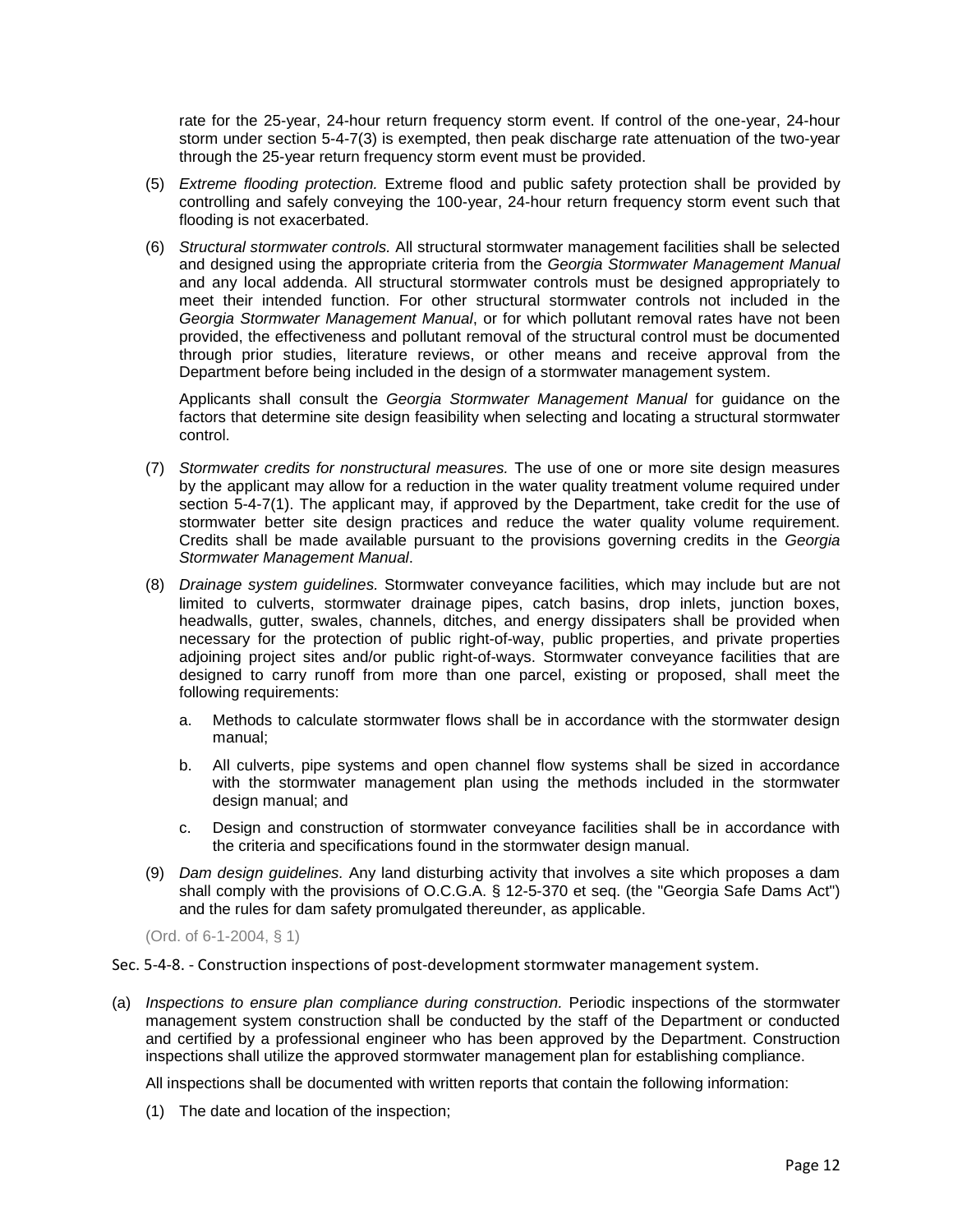- (2) Whether construction is in compliance with the approved stormwater management plan;
- (3) Variations from the approved construction specifications; and
- (4) Any other variations or violations of the conditions of the approved stormwater management plan.

If any violations are found, the applicant shall be notified in writing of the nature of the violation and the required corrective actions.

(b) *Final inspection and as-built plans.* Upon completion of a project and before a certificate of occupancy shall be granted, the applicant is responsible for certifying that the completed project is in accordance with the approved stormwater management plan. All applicants are required to submit actual "as built" plans for any stormwater management facilities or practices after final construction is completed. The plan must show the final design specifications for all stormwater management facilities and practices and must be certified by a professional engineer. A final inspection by the Department is required before the release of any performance securities can occur.

(Ord. of 6-1-2004, § 1)

Sec. 5-4-9. - Ongoing inspection and maintenance of stormwater facilities and practices.

(a) *Long-term maintenance inspection of stormwater facilities and practices.* Stormwater management facilities and practices included in a stormwater management plan which are subject to an inspection and maintenance agreement must undergo ongoing inspections to document maintenance and repair needs and ensure compliance with the requirements of the agreement, the plan and this article.

A stormwater management facility or practice shall be inspected on a periodic basis by the responsible person in accordance with the approved inspection and maintenance agreement. In the event that the stormwater management facility has not been maintained and/or becomes a danger to public safety or public health, or threatens downstream water resources, the Department shall notify the person responsible for carrying out the maintenance plan by registered or certified mail to the person specified in the inspection and maintenance agreement. The notice shall specify the measures needed to comply with the agreement and the plan and shall specify the time within which such measures shall be completed. If the responsible person fails or refuses to meet the requirements of the inspection and maintenance agreement, the Department may correct the violation as provided in subsection 5-4-9(d) hereof.

Inspection programs by the Department may be established on any reasonable basis, including but not limited to: routine inspections; random inspections; inspections based upon complaints or other notice of possible violations; and joint inspections with other agencies inspecting under environmental or safety laws. Inspections may include, but are not limited to: reviewing maintenance and repair records; sampling discharges, surface water, groundwater, and material or water in stormwater management facilities; and evaluating the condition of stormwater management facilities and practices.

- (b) *Right-of-entry for inspection.* The terms of the inspection and maintenance agreement shall provide for the Department to enter the property at reasonable times and in a reasonable manner for the purpose of inspection. This includes the right to enter a property for general inspections or when the Department has a reasonable basis to believe that a violation of this article is occurring or has occurred and to enter when necessary for abatement of a public nuisance or correction of a violation of this article.
- (c) *Records of maintenance activities.* Parties responsible for the operation and maintenance of a stormwater management facility shall provide records of all maintenance and repairs to the Department.
- (d) *Failure to maintain.* If a responsible person fails or refuses to meet the requirements of the inspection and maintenance agreement, the Department, after 30 days written notice by certified mail (except, that in the event the violation constitutes an immediate danger to public health or public safety, 24 hours notice shall be sufficient), may correct a violation of the design standards or maintenance requirements by performing the necessary work to place the facility or practice in proper working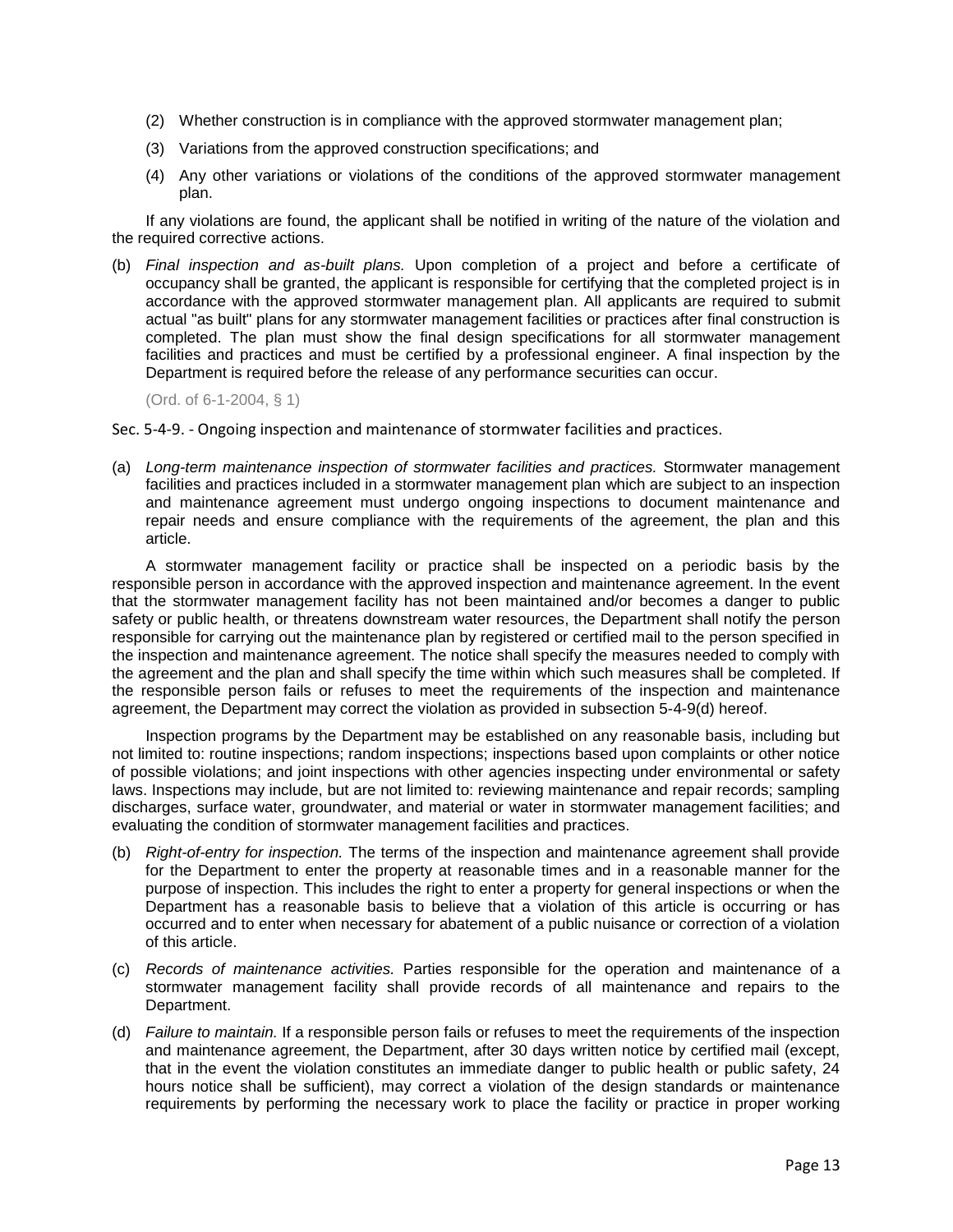condition. The costs of the repair work shall be billed to the owner(s) of the facility. Failure of the owner(s) to pay the costs within 30 days of receipt of the bill shall result in 1.5 percent late charge on the unpaid balance of any bill that becomes delinquent. Suits for collection shall be commenced by Athens-Clarke County in the county of the owner's residence; provided, however, if the owner is not a resident of this state, suit may be filed in the Superior Court of Athens-Clarke County.

(Ord. of 6-1-2004, § 1)

Sec. 5-4-10. - Violations, enforcement and penalties.

Any action or inaction which violates the provisions of this article or the requirements of an approved stormwater management plan or permit, may be subject to the enforcement actions outlined in this section. Any such action or inaction which is continuous with respect to time is deemed to be a public nuisance and may be abated by injunctive or other equitable relief. The imposition of any of the penalties described below shall not prevent such equitable relief.

- (1) *Notice of violation.* If the applicant or other responsible person has failed to comply with the terms and conditions of a permit, an approved stormwater management plan or the provisions of this article, the Department shall issue a written notice of violation to such applicant or other responsible person. The violator shall have the amount of time specified in the written notice to correct the violation. If the violation is not corrected within the time specified in the written notice, the Department shall issue a stop work order requiring that all land disturbing activities on the project be stopped. Where a person is engaged in activity covered by this article without having first secured a stormwater permit, the Department shall issue an immediate stop work order in lieu of a written notice.
- (2) *Penalties.* In the event the applicant or other responsible person fails to correct the violation by the date set forth in the notice of violation, any one or more of the following actions or penalties may be taken or assessed against the person to whom the notice of violation was directed.
	- a. *Stop work order.* The Department may issue a stop work order which shall be served on the applicant or other responsible person. A stop work order shall mean that all work on the project must stop unless the work pertains to correcting the violation or installing/maintaining erosion control best management practices in accordance with applicable local ordinances and state law. The stop work order shall remain in effect until the applicant or other responsible person has taken the remedial measures set forth in the notice of violation or has otherwise cured the violation or violations described therein, provided the stop work order may be withdrawn or modified to enable the applicant or other responsible person to take the necessary remedial measures to cure such violation or violations.
	- b. *Withhold certificate of occupancy.* The Department may request that the Athens-Clarke County Building Permits and Inspections Department refuse to issue a certificate of occupancy for the building or other improvements constructed or being constructed on the site until the applicant or other responsible person has taken the remedial measures set forth in the notice of violation or has otherwise cured the violations described therein.
	- c. *Suspension, revocation or modification of permit.* The Department may suspend, revoke or modify the permit authorizing the land development project. A suspended, revoked or modified permit may be reinstated after the applicant or other responsible person has taken the remedial measures set forth in the notice of violation or has otherwise cured the violations described therein, provided such permit may be reinstated upon such conditions as the Department may deem necessary to enable the applicant or other responsible person to take the necessary remedial measures to cure such violations.
	- d. *Criminal penalties.* Any person who violates any provision of this article shall be punished as provided in section 1-1-5 of this Code. Each act of violation and each day upon which any violation shall occur shall constitute a separate offense.

(Ord. of 6-1-2004, § 1)